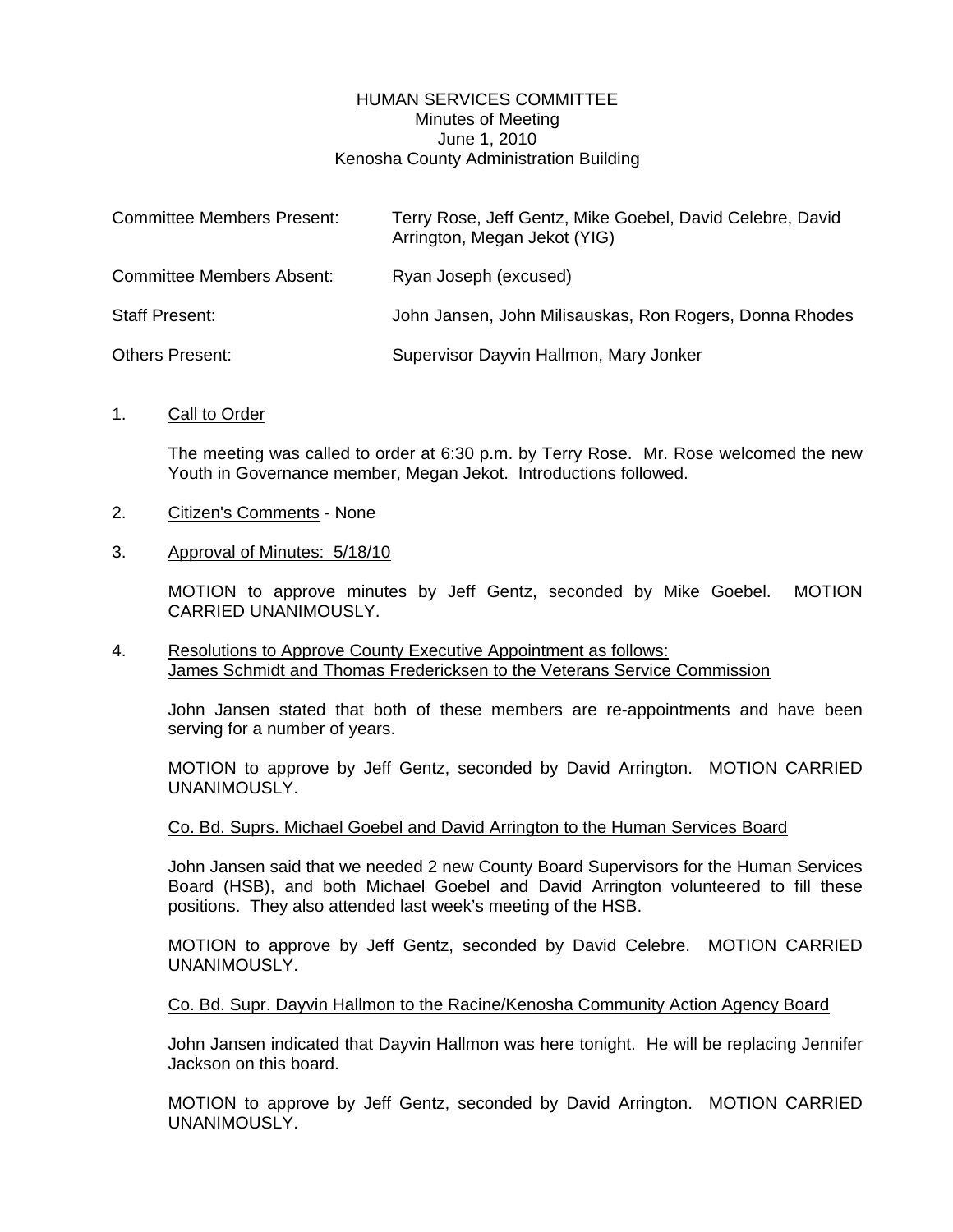## 5. DCFS Presentations: Child Protective Services Unit / Ongoing Unit

 Ron Rogers distributed the DCFS Org Chart and informational pages on the CPS and Ongoing Units. He said that the DCFS mission is to work with children and families to keep children save and to find permanent homes for children. All counties are required by statute to investigate child abuse and neglect (CAN) referrals. The DCFS Access Office is where people call to report a possible case of abuse or neglect. The majority of calls are from the school system - teachers and counselors. Questions are asked of the caller to help determine the urgency of the matter and how quickly DCFS workers will need to respond. It is then passed on to the supervisor who makes the screening decision - which worker needs to go out and how quickly. There are six (6) CPS social workers to cover the entire county of Kenosha. The standard response times are set by the State. A social worker will go out to interview the child. By law, this can be done without the presence of a parent or guardian. The reason for this is that the child may be more forthcoming without the parents. The majority of cases involve allegations of abuse by the parent to their own child, or someone connected but not related, such as a teacher, coach, or babysitter.

 There is a Child Advocacy Center (CAC) located at Kenosha Hospital, where they can conduct forensic interviews of the child. The interview of the child will be recorded and used for prosecution of the maltreator. Another person will conduct a very thorough physical examination of the child. The interview at the CAC could be done the next day or even the same day, depending on the time of the first contact. Children are detained right away if they are unsafe in their home.

 The CPS Unit does a good job in meeting all timeframes. Cases come in almost every other day. In 2009, they processed 1,002 calls concerning children, of which 719 were CAN referrals and the other 283 were child welfare referrals.

 DCFS partners very well with both the Police and Sheriff Depts., and they accompany the CPS workers on many of their initial interviews. DCFS investigates allegations of physical abuse, sexual abuse, and physical neglect. The 6 CPS social workers are trained to do the assessments. In a bad economy, the caseloads increase. CPS workers may have a case only for two weeks, after which it will be referred to the Prevention Services Network (if there is no court involvement) or to the Ongoing Unit (if there is).

 The Ongoing Unit has 10 social workers, each with an average caseload of 18 - 20 families. They are the case managers and do a more thorough assessment to determine the needs of the family to keep the children safe in their home. They develop a treatment plan, make referrals for services, and monitor the home for reunification. The DCFS services are contracted to community agencies: CIP, PSG, KAFASI, CSSW, and St. Charles.

 The Ongoing Unit workers have 180 - 200 cases open and could be working with these families for about one year. The vast majority of parents have their children returned. For those that are not, DCFS will do a termination of parental rights. It's usually the same foster parents who took these children in that adopt them. DCFS has a huge success rate when returning children to their homes; they do not usually come back into the system

# 2010 Summer Youth Employment Program

 John Milisauskas, Job Center Manager, informed the members that it does not look like they will be getting any federal funding for this program, as they did last year. So, they have put together different funding sources to include \$140,000 from the County, \$100,000 from WIA funding, and \$48,000 from the Community Action Agency. KUSD is providing